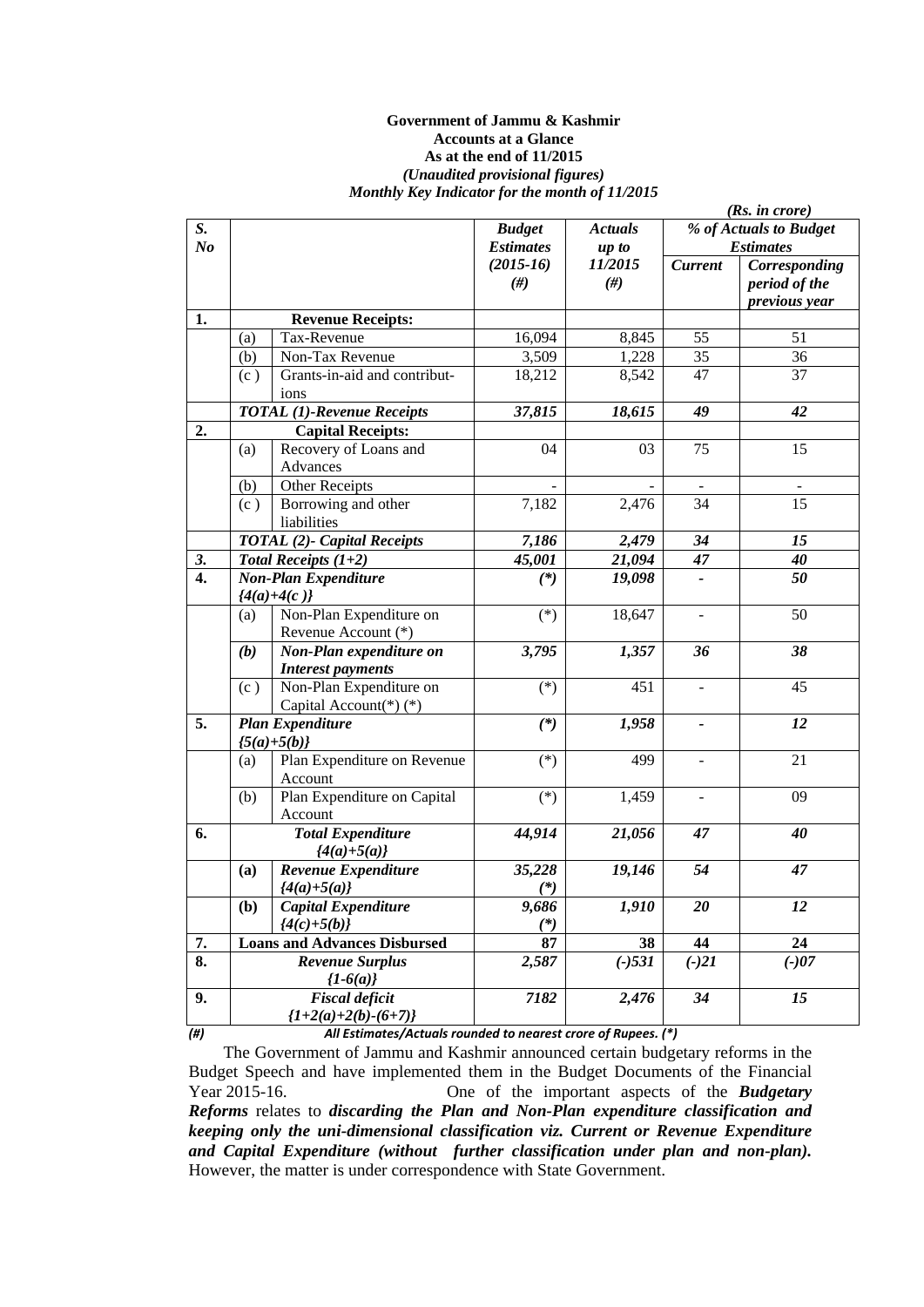## (Format of Progressive Figures)

#### T A X R E V E N U E

(Rs. in crore)

| <b>Month</b> | 2015-16        |                | 2014-15        |             |
|--------------|----------------|----------------|----------------|-------------|
|              | Monthly $(\#)$ | Progressive(#) | <b>Monthly</b> | Progressive |
| April        | 942            | 942            | 878.25         | 878.25      |
| May          | 345            | 1287           | 343.37         | 1221.62     |
| June         | 2023           | 3310           | 997.65         | 2219.27     |
| July         | 1606           | 4916           | 767.12         | 2986.39     |
| August       | 356            | 5272           | 698.12         | 3684.51     |
| September    | 58             | 5330           | 601.99         | 4286.50     |
| October      | 2530           | 7860           | 1076.76        | 5363.26     |
| November     | 985            | 8845           | 1049.54        | 6412.80     |
| December     |                |                | 845.51         | 7258.31     |
| January      |                |                | 1414.73        | 8673.04     |
| February     |                |                | 1023.17        | 9696.21     |
| March        |                |                | 957.10         | 10653.31    |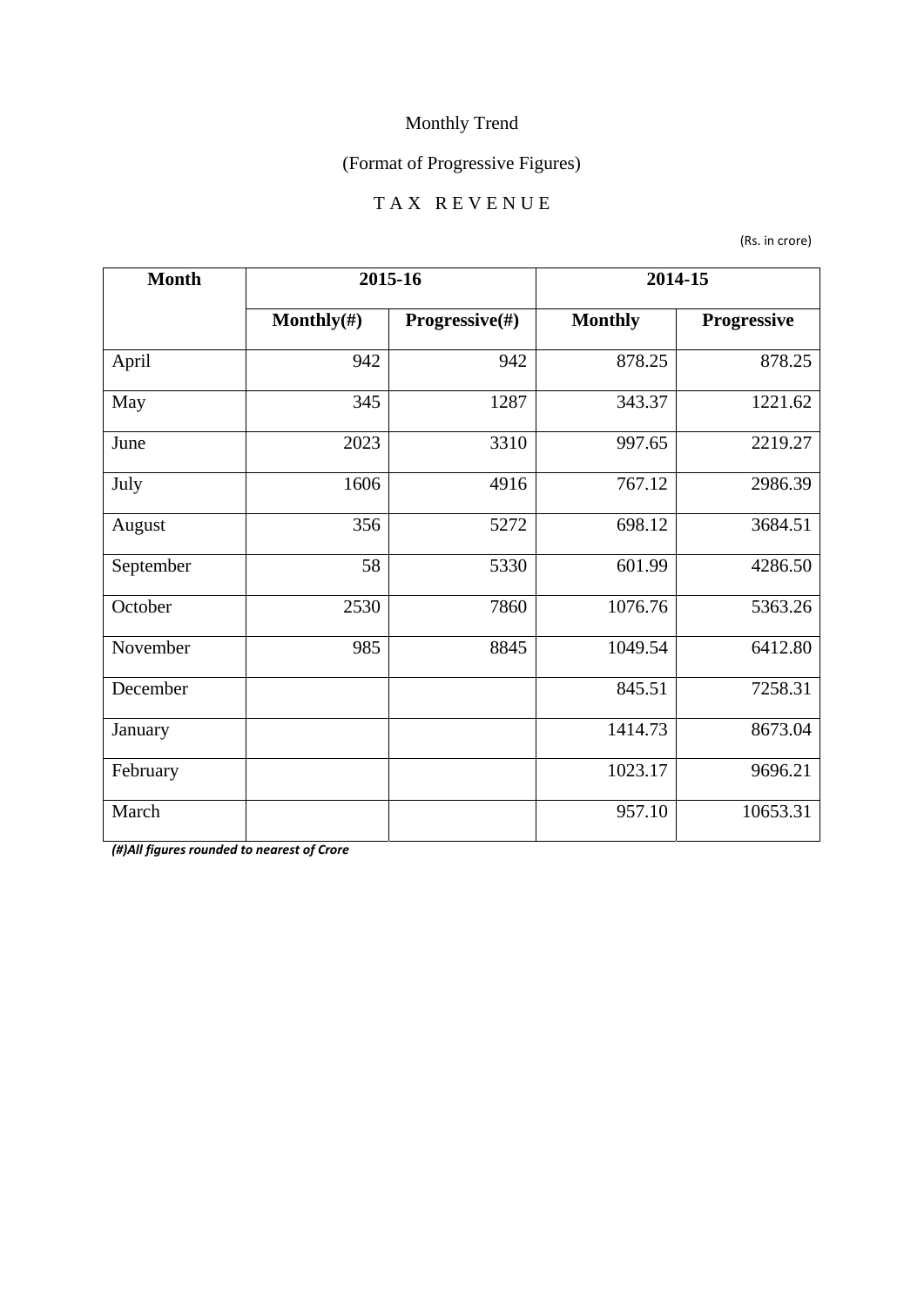## (Format of Progressive Figures)

#### N O N-T A X R E V E N U E

(Rs. in crore)

| <b>Month</b> |                | 2015-16        |                | 2014-15            |
|--------------|----------------|----------------|----------------|--------------------|
|              | Monthly $(\#)$ | Progressive(#) | <b>Monthly</b> | <b>Progressive</b> |
| April        | 108            | 108            | 204.31         | 204.31             |
| May          | 125            | 233            | 152.66         | 356.97             |
| June         | 135            | 368            | 138.97         | 495.94             |
| July         | 161            | 529            | 121.94         | 617.88             |
| August       | 161            | 690            | 142.56         | 760.44             |
| September    | 112            | 802            | 108.19         | 868.63             |
| October      | 265            | 1067           | 271.36         | 1139.99            |
| November     | 161            | 1228           | 152.08         | 1292.07            |
| December     |                |                | 186.31         | 1478.38            |
| January      |                |                | 180.98         | 1659.36            |
| February     |                |                | 165.81         | 1825.17            |
| March        |                |                | 259.12         | 2084.29            |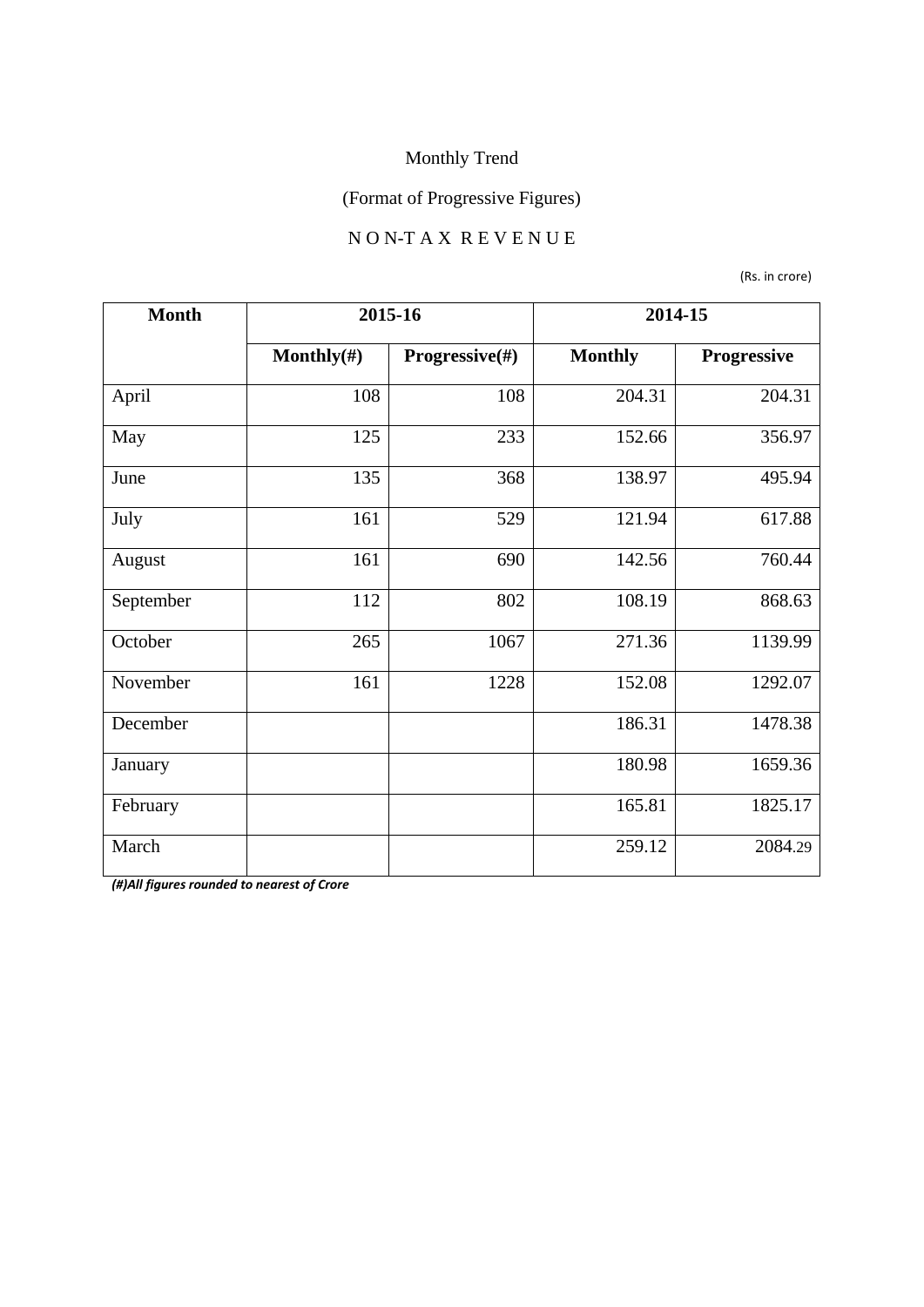## (Format of Progressive Figures)

## Revenue Receipts of

#### GRANTS-IN-AID AND CONTRIBUTIONS

(Rs. in crore)

| <b>Month</b> | 2015-16                  |                | 2014-15                  |             |
|--------------|--------------------------|----------------|--------------------------|-------------|
|              | Monthly $(\#)$           | Progressive(#) | <b>Monthly</b>           | Progressive |
| April        | -                        |                | $\overline{\phantom{0}}$ |             |
| May          | $\qquad \qquad$          | -              | 505.52                   | 505.52      |
| June         | 3978                     | 3978           | 1267.45                  | 1772.97     |
| July         | 2216                     | 6194           | $\qquad \qquad -$        | 1772.97     |
| August       | $\overline{\phantom{0}}$ | 6194           | 1300.32                  | 3073.29     |
| September    | -                        | 6194           | 1317.40                  | 4390.69     |
| October      | 1352                     | 7546           | 1053.44                  | 5444.13     |
| November     | 996                      | 8542           | 3142.65                  | 8586.78     |
| December     |                          |                | 1914.17                  | 10500.95    |
| January      |                          |                | 1670.25                  | 12171.20    |
| February     |                          |                | 2000.34                  | 14171.54    |
| March        |                          |                | 1978.27                  | 16149.81    |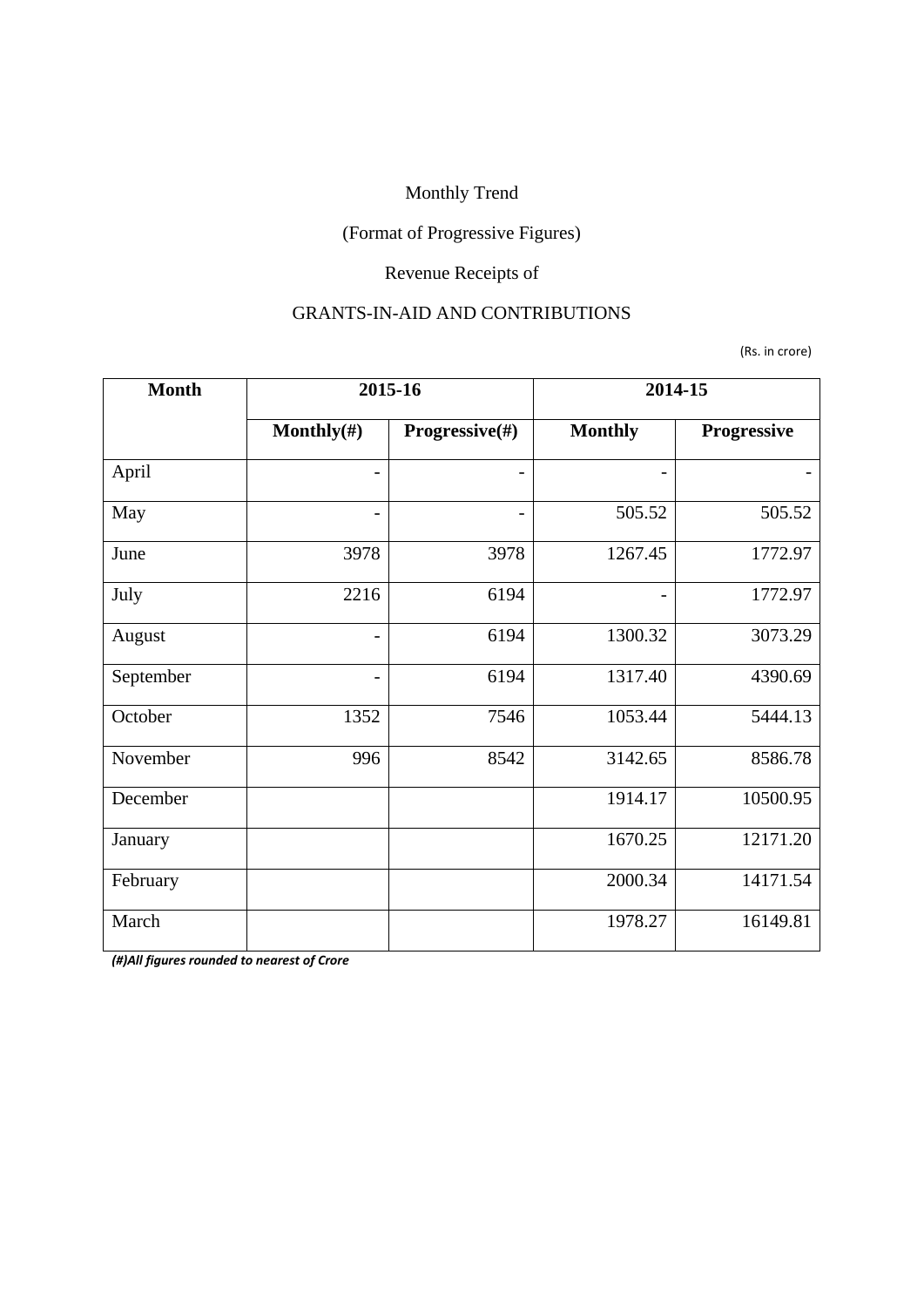## (Format of Progressive Figures)

#### RECOVERY OF LOANS AND ADVANCES

(Rs. in crore)

| <b>Month</b> | 2015-16                  |                | 2014-15        |             |
|--------------|--------------------------|----------------|----------------|-------------|
|              | Monthly $(\#)$           | Progressive(#) | <b>Monthly</b> | Progressive |
| April        | (a)                      | (A)            | 0.16           | 0.16        |
| May          | (b)                      | (B)            | 0.13           | 0.29        |
| June         | (c)                      | (C)            | 0.07           | 0.36        |
| July         | (d)                      | (D)            | 0.03           | 0.39        |
| August       | (e)                      | 01             | 0.10           | 0.49        |
| September    | 01                       | 02             | 0.13           | 0.62        |
| October      | $\overline{\phantom{a}}$ | 02             | 0.10           | 0.72        |
| November     | 01                       | 03             | 0.05           | 0.77        |
| December     |                          |                | 1.57           | 2.34        |
| January      |                          |                | 0.12           | 2.46        |
| February     |                          |                | 0.14           | 2.60        |
| March        |                          |                | 0.09           | 2.69        |

*(#)All figures rounded to nearest of Crore* 

| $(a)$ Rs.0.11 crore only | $(A)$ Rs. 0.11 crore only |
|--------------------------|---------------------------|
| (b)Rs.0.07 crore only    | (B) Rs.0.18 crore only    |
| $(c)$ Rs.0.11 crore only | (C) Rs.0.29 crore only    |
| $(d)$ Rs.0.10 crore only | (D) Rs.0.39 crore only    |
|                          |                           |

*(e)Rs.0.14 crore only*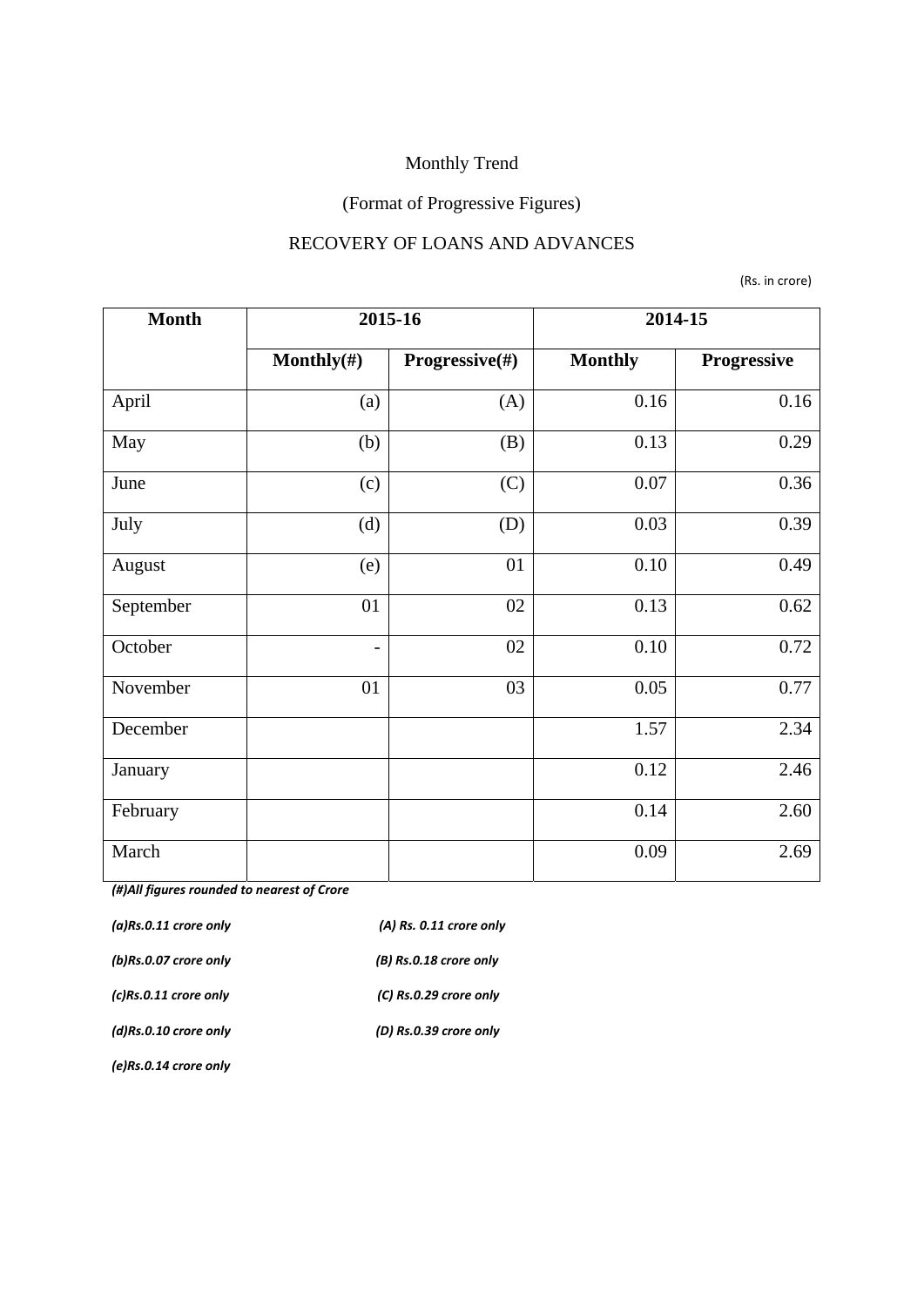## (Format of Progressive Figures)

#### BORROWINGS AND OTHER LIABILITIES

(Rs. in crore)

| <b>Month</b> | 2015-16        |                | 2014-15        |             |
|--------------|----------------|----------------|----------------|-------------|
|              | Monthly $(\#)$ | Progressive(#) | <b>Monthly</b> | Progressive |
| April        | 906            | 906            | 1163.57        | 1163.57     |
| May          | 1614           | 2,520          | 942.20         | 2105.77     |
| June         | $(-)2974$      | $(-)454$       | $(-)142.36$    | 1963.41     |
| July         | $(-)1332$      | $(-)1,786$     | 555.77         | 2519.18     |
| August       | 2786           | 1000           | $(-)844.60$    | 1674.58     |
| September    | 21164          | 22164          | $(-)61.10$     | 1613.48     |
| October      | $(-)20100$     | 2064           | 874.43         | 2487.91     |
| November     | 412            | 2476           | $(-)2026.85$   | 461.06      |
| December     |                |                | 1152.03        | 1613.09     |
| January      |                |                | $(-)701.72$    | 911.37      |
| February     |                |                | $(-)708.46$    | 202.91      |
| March        |                |                | 4006.90        | 4209.81     |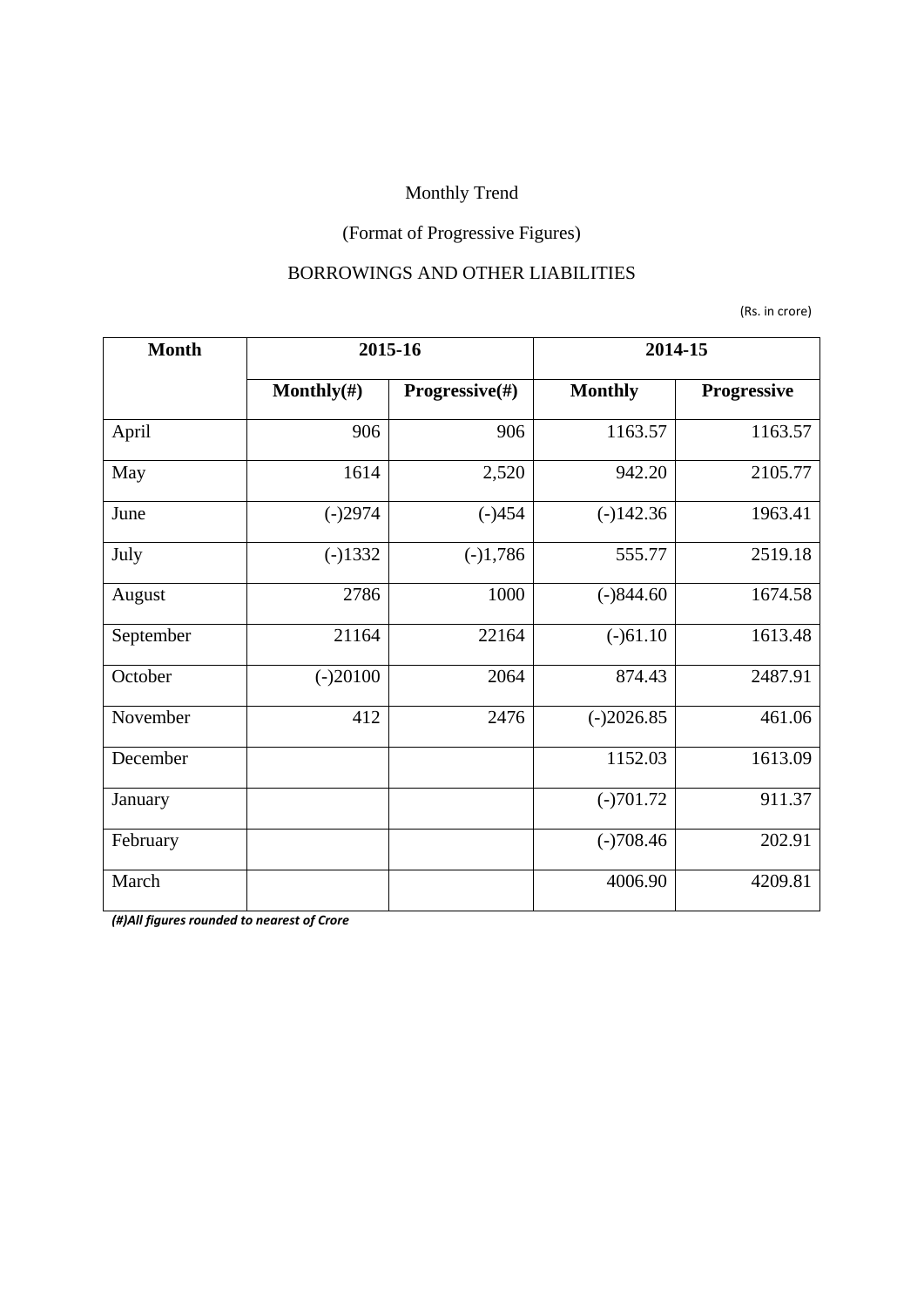## (Format of Progressive Figures)

#### NON-PLAN EXPENDITURE ON REVENUE ACCOUNT

(Rs. in crore)

| <b>Month</b> | 2015-16        |                | 2014-15        |             |
|--------------|----------------|----------------|----------------|-------------|
|              | Monthly $(\#)$ | Progressive(#) | <b>Monthly</b> | Progressive |
| April        | 1,902          | 1,902          | 2202.12        | 2202.12     |
| May          | 2,060          | 3,962          | 1809.22        | 4011.34     |
| June         | 2,572          | 6,534          | 2057.85        | 6069.19     |
| July         | 2,441          | 8,975          | 1270.11        | 7339.30     |
| August       | 3092           | 12067          | 1042.19        | 8381.49     |
| September    | 1038           | 13105          | 1724.60        | 10106.09    |
| October      | 3540           | 16645          | 2771.23        | 12877.32    |
| November     | 2002           | 18647          | 1998.03        | 14875.35    |
| December     |                |                | 3109.40        | 17984.75    |
| January      |                |                | 2076.17        | 20060.92    |
| February     |                |                | 1970.13        | 22031.05    |
| March        |                |                | 4082.07        | 26113.12    |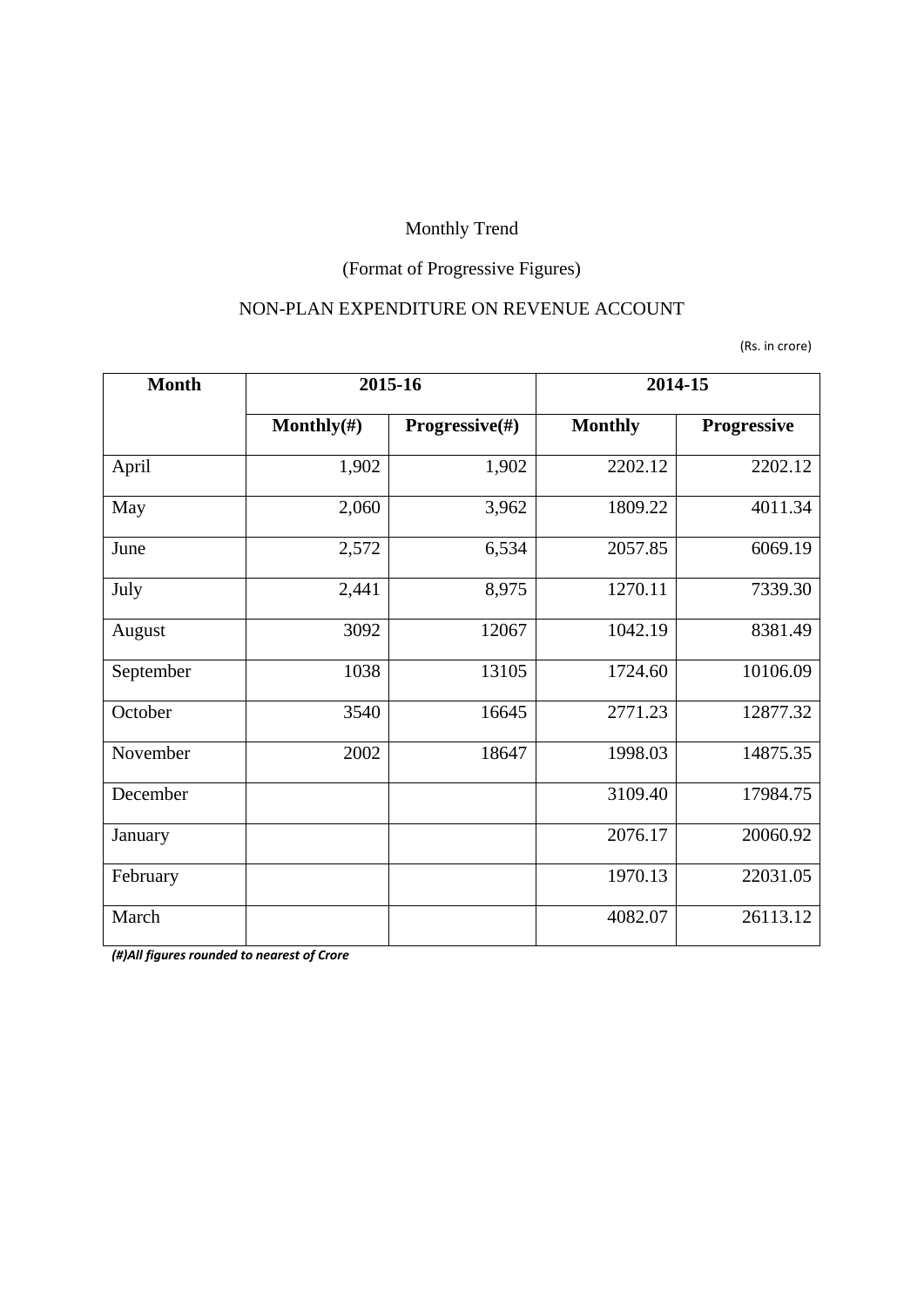## (Format of Progressive Figures)

#### NON-PLAN EXPENDITURE ON INTEREST PAYMENTS

(Rs. in crore)

| <b>Month</b> | 2015-16                  |                           | 2014-15                  |             |
|--------------|--------------------------|---------------------------|--------------------------|-------------|
|              | Monthly $(\#)$           | <b>Progressive</b> $(\#)$ | <b>Monthly</b>           | Progressive |
| April        |                          |                           |                          |             |
| May          | $\overline{\phantom{a}}$ |                           | 239.69                   | 239.69      |
| June         | 402                      | 402                       | 198.46                   | 438.15      |
| July         | 295                      | 697                       | $\overline{\phantom{0}}$ | 438.15      |
| August       | 02                       | 699                       | 192.92                   | 631.07      |
| September    | $(-)02$                  | 697                       | 231.37                   | 862.44      |
| October      | 454                      | 1151                      | 197.87                   | 1060.31     |
| November     | 206                      | 1357                      | 267.50                   | 1327.81     |
| December     |                          |                           | 391.04                   | 1718.85     |
| January      |                          |                           | 241.79                   | 1960.64     |
| February     |                          |                           | 497.18                   | 2457.82     |
| March        |                          |                           | 98.63                    | 2556.45     |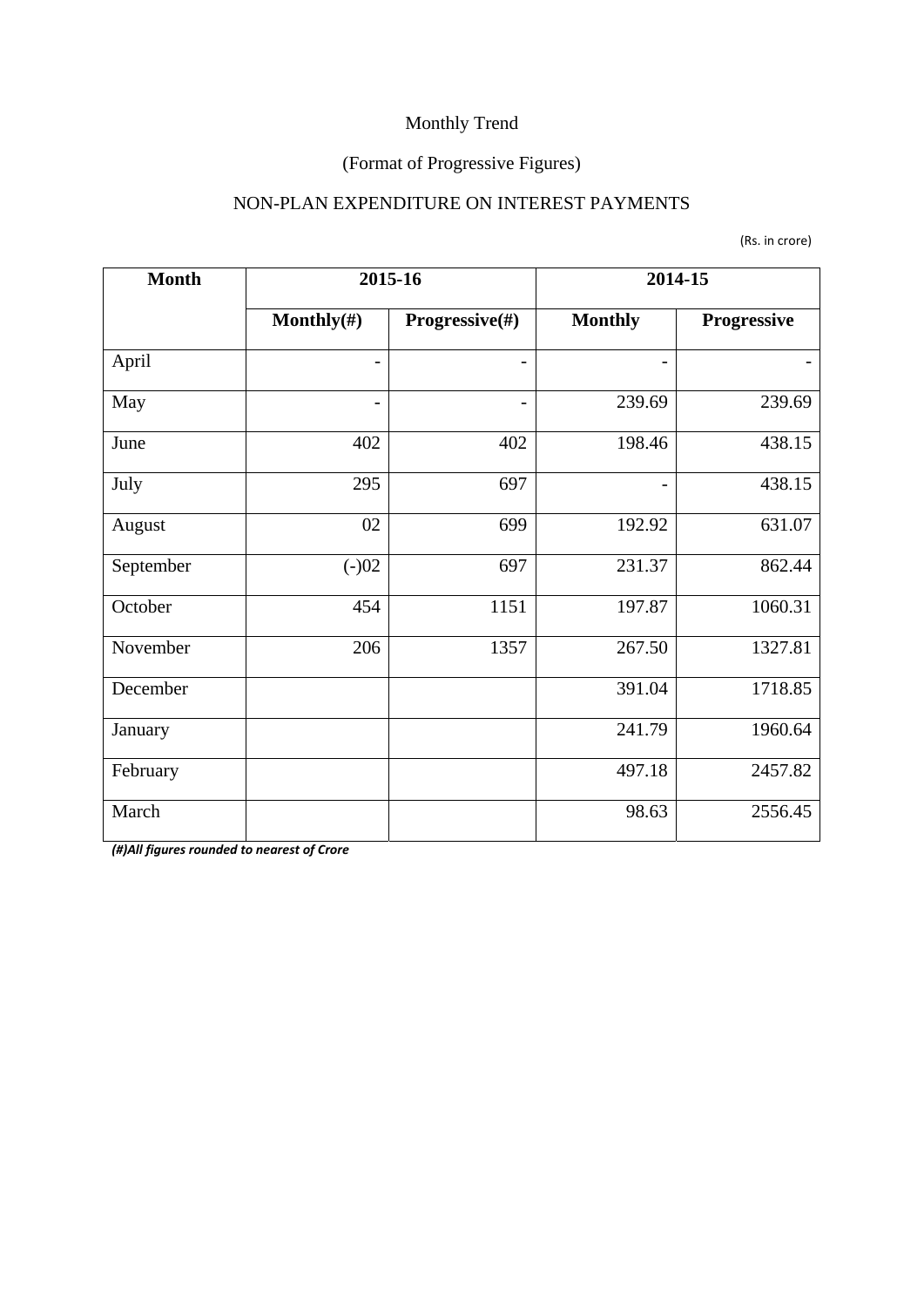#### (Format of Progressive Figures)

#### NON-PLAN EXPENDITURE ON CAPITAL ACCOUNT

(Rs. in crore)

| <b>Month</b> | 2015-16        |                | 2014-15        |             |
|--------------|----------------|----------------|----------------|-------------|
|              | Monthly $(\#)$ | Progressive(#) | <b>Monthly</b> | Progressive |
| April        | 37             | 37             | 66.66          | 66.66       |
| May          | 28             | 65             | $(-)01.35$     | 65.31       |
| June         | 20             | 85             | 53.74          | 119.05      |
| July         | 24             | 109            | $(-)0.47$      | 118.58      |
| August       | 77             | 186            | 45.28          | 163.86      |
| September    | 98             | 284            | 37.93          | 201.79      |
| October      | 69             | 353            | 161.70         | 363.49      |
| November     | 98             | 451            | 26.65          | 390.14      |
| December     |                |                | 347.92         | 738.06      |
| January      |                |                | 115.03         | 853.09      |
| February     |                |                | 118.65         | 971.74      |
| March        |                |                | 214.85         | 1186.59     |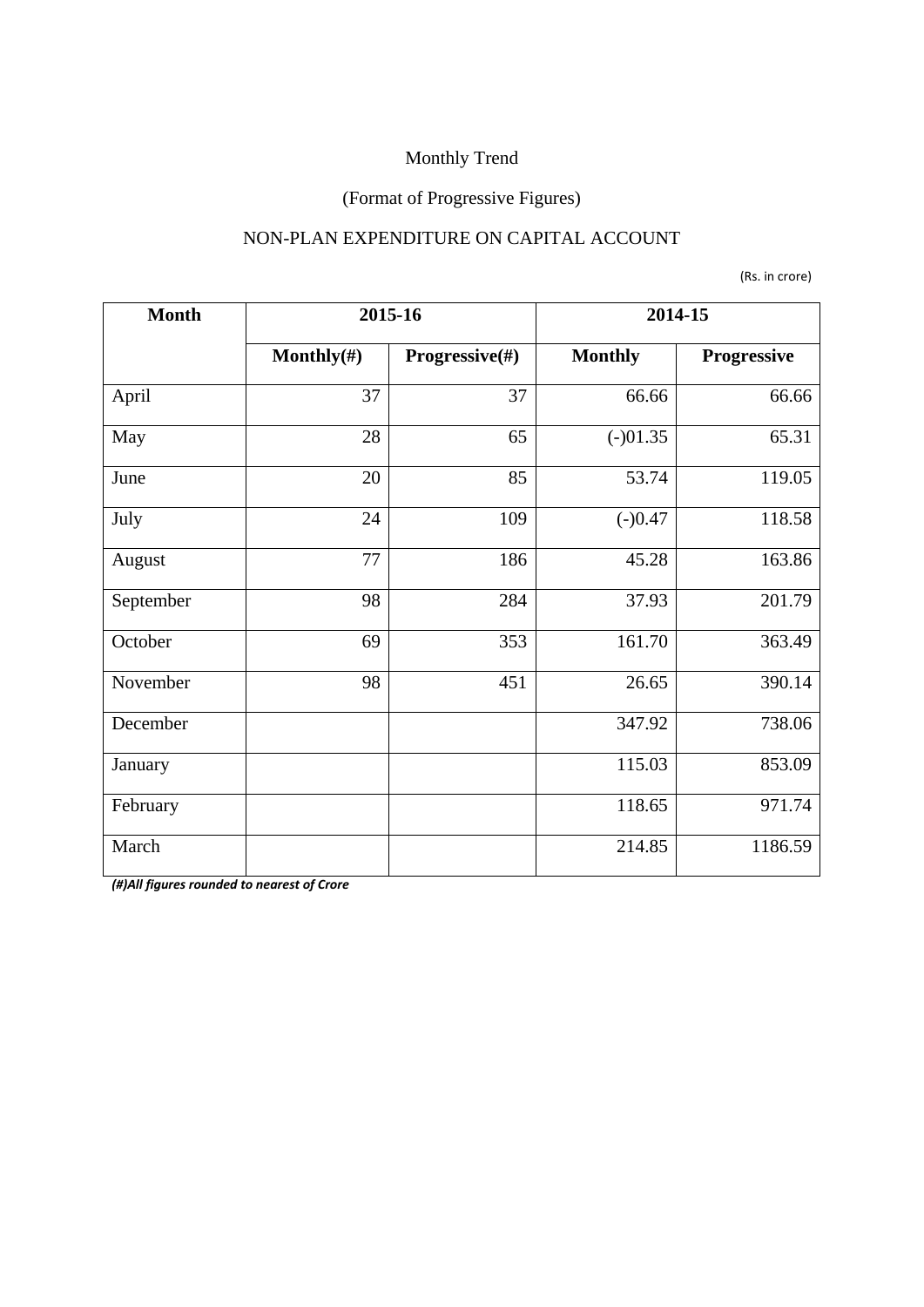## (Format of Progressive Figures)

#### PLAN EXPENDITURE ON REVENUE ACCOUNT

(Rs. in crore)

| <b>Month</b> | 2015-16        |                | 2014-15        |             |
|--------------|----------------|----------------|----------------|-------------|
|              | Monthly $(\#)$ | Progressive(#) | <b>Monthly</b> | Progressive |
| April        | 05             | 05             | 48.37          | 48.37       |
| May          | $(-)01$        | 04             | 39.43          | 87.80       |
| June         | 397            | 401            | 109.03         | 196.83      |
| July         | 36             | 437            | 55.87          | 252.70      |
| August       | 12             | 449            | 60.56          | 313.26      |
| September    | 02             | 451            | 92.54          | 405.80      |
| October      | 30             | 481            | 132.52         | 538.32      |
| November     | 18             | 499            | 184.28         | 722.60      |
| December     |                |                | 400.93         | 1123.53     |
| January      |                |                | 208.46         | 1331.99     |
| February     |                |                | 139.24         | 1471.23     |
| March        |                |                | 527.51         | 1998.74     |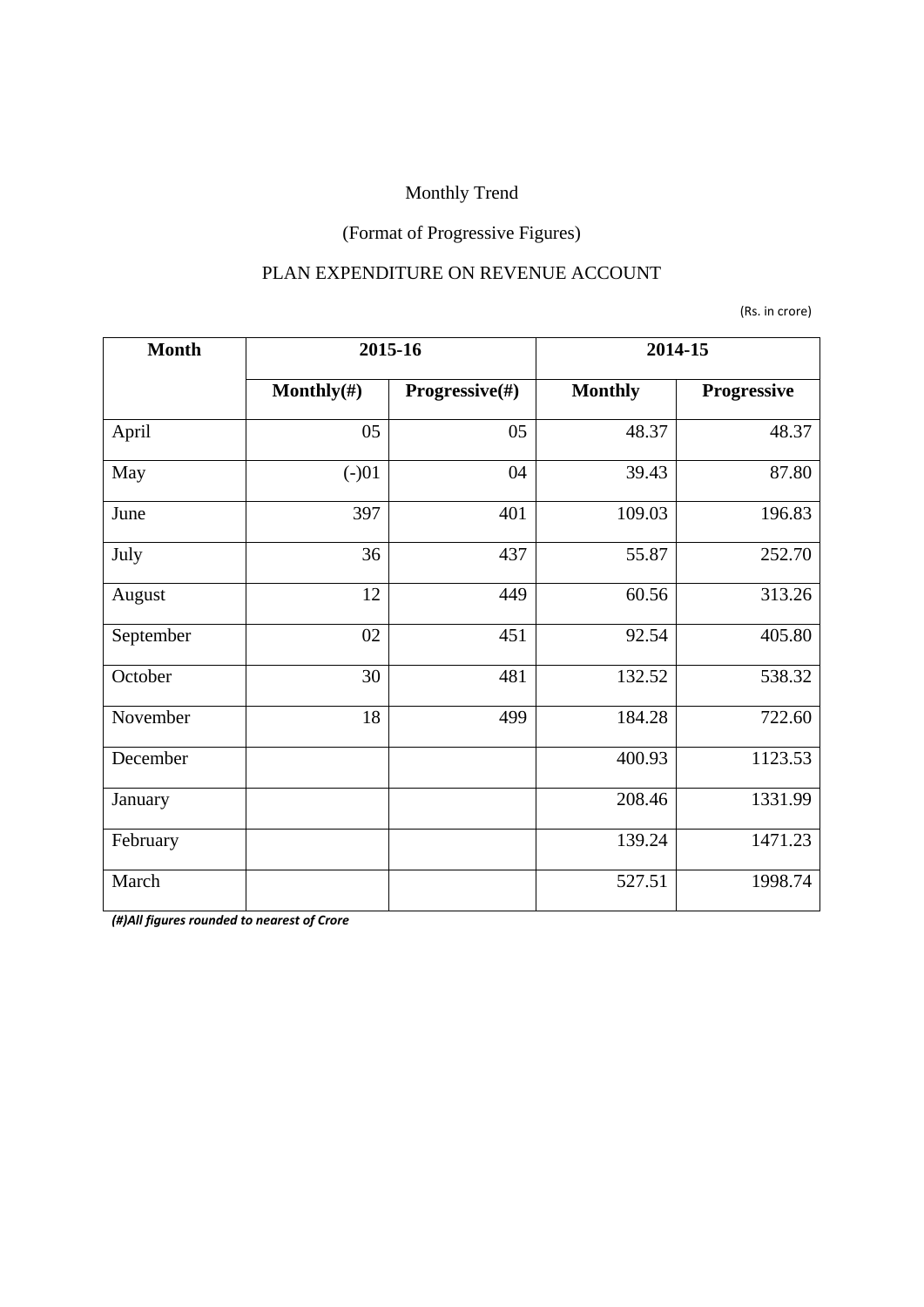# (Format of Progressive Figures)

#### PLAN EXPENDITURE ON CAPITAL ACCOUNT

(Rs. in crore)

| <b>Month</b> | 2015-16        |                | 2014-15        |             |
|--------------|----------------|----------------|----------------|-------------|
|              | Monthly $(\#)$ | Progressive(#) | <b>Monthly</b> | Progressive |
| April        | 12             | 12             | $(-)04.20$     | $(-)04.20$  |
| May          | $(-)03$        | 09             | 29.92          | 25.72       |
| June         | 173            | 182            | 36.00          | 61.72       |
| July         | 147            | 329            | 119.35         | 181.07      |
| August       | 116            | 445            | 148.47         | 329.54      |
| September    | 189            | 634            | 111.54         | 441.08      |
| October      | 408            | 1042           | 185.68         | 626.76      |
| November     | 417            | 1459           | 105.85         | 732.61      |
| December     |                |                | 221.36         | 953.97      |
| January      |                |                | 163.93         | 1117.90     |
| February     |                |                | 229.00         | 1346.90     |
| March        |                |                | 2367.76        | 3714.66     |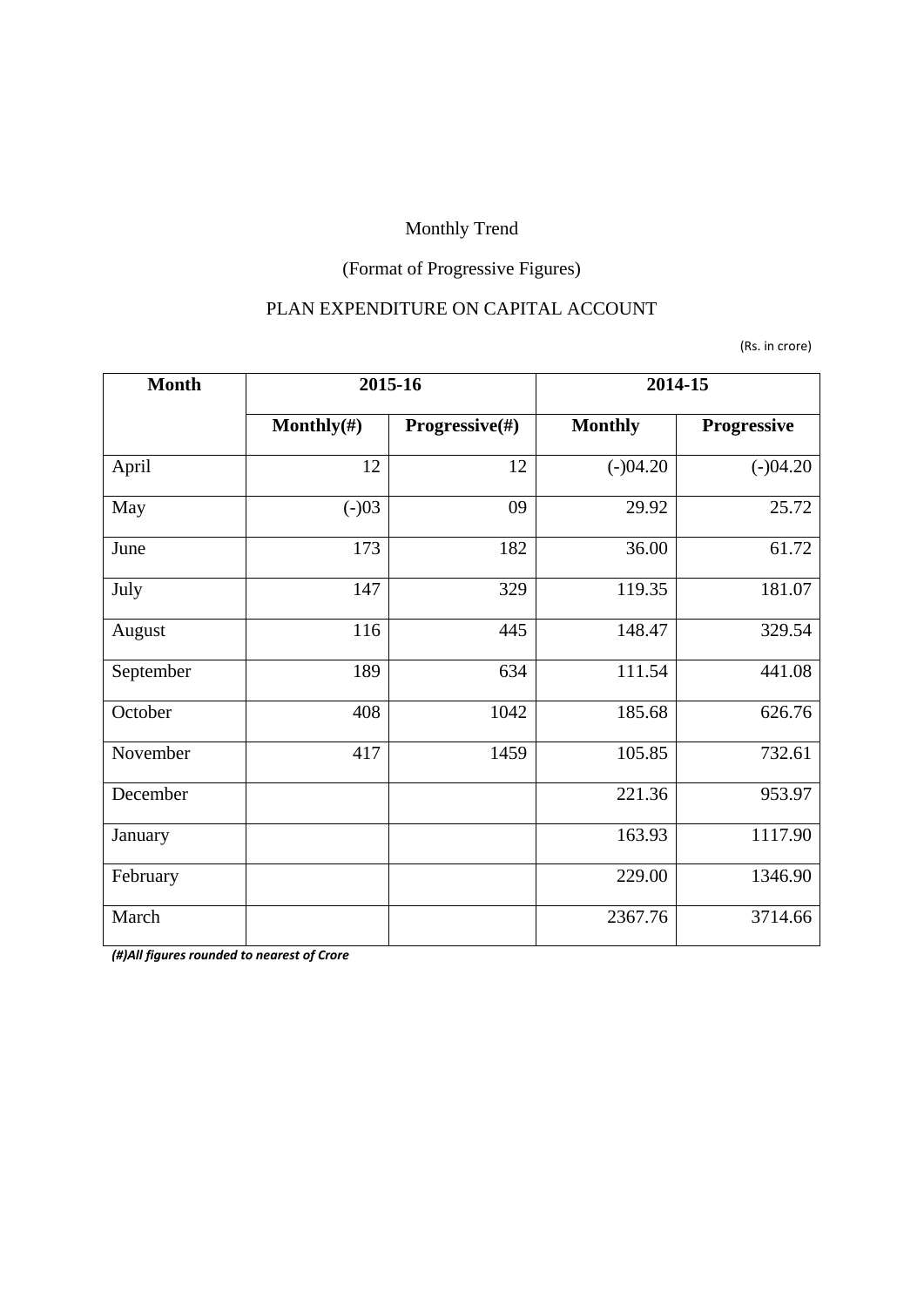## (Format of Progressive Figures)

#### TOTAL EXPENDITURE ON REVENUE ACCOUNT

|  |  | (Rs. in crore) |
|--|--|----------------|
|--|--|----------------|

| <b>Month</b> | 2015-16        |                | 2014-15        |             |  |
|--------------|----------------|----------------|----------------|-------------|--|
|              | Monthly $(\#)$ | Progressive(#) | <b>Monthly</b> | Progressive |  |
| April        | 1,907          | 1,907          | 2183.83        | 2183.83     |  |
| May          | 2,059          |                | 1915.31        | 4099.14     |  |
| June         | 2,969          | 6,935          | 2166.88        | 6266.02     |  |
| July         | 2,477          | 9,412          | 1325.98        | 7592.00     |  |
| August       | 3104           | 12516          | 1102.75        | 8694.75     |  |
| September    | 1040           | 13556          | 1817.14        | 10511.89    |  |
| October      | 3571           | 17127          | 2903.75        | 13415.64    |  |
| November     | 2019           | 19146          | 2182.31        | 15597.95    |  |
| December     |                |                | 3510.33        | 19108.28    |  |
| January      |                |                | 2284.63        | 21392.91    |  |
| February     |                |                | 2109.37        | 23502.28    |  |
| March        |                |                | 4609.58        | 28111.86    |  |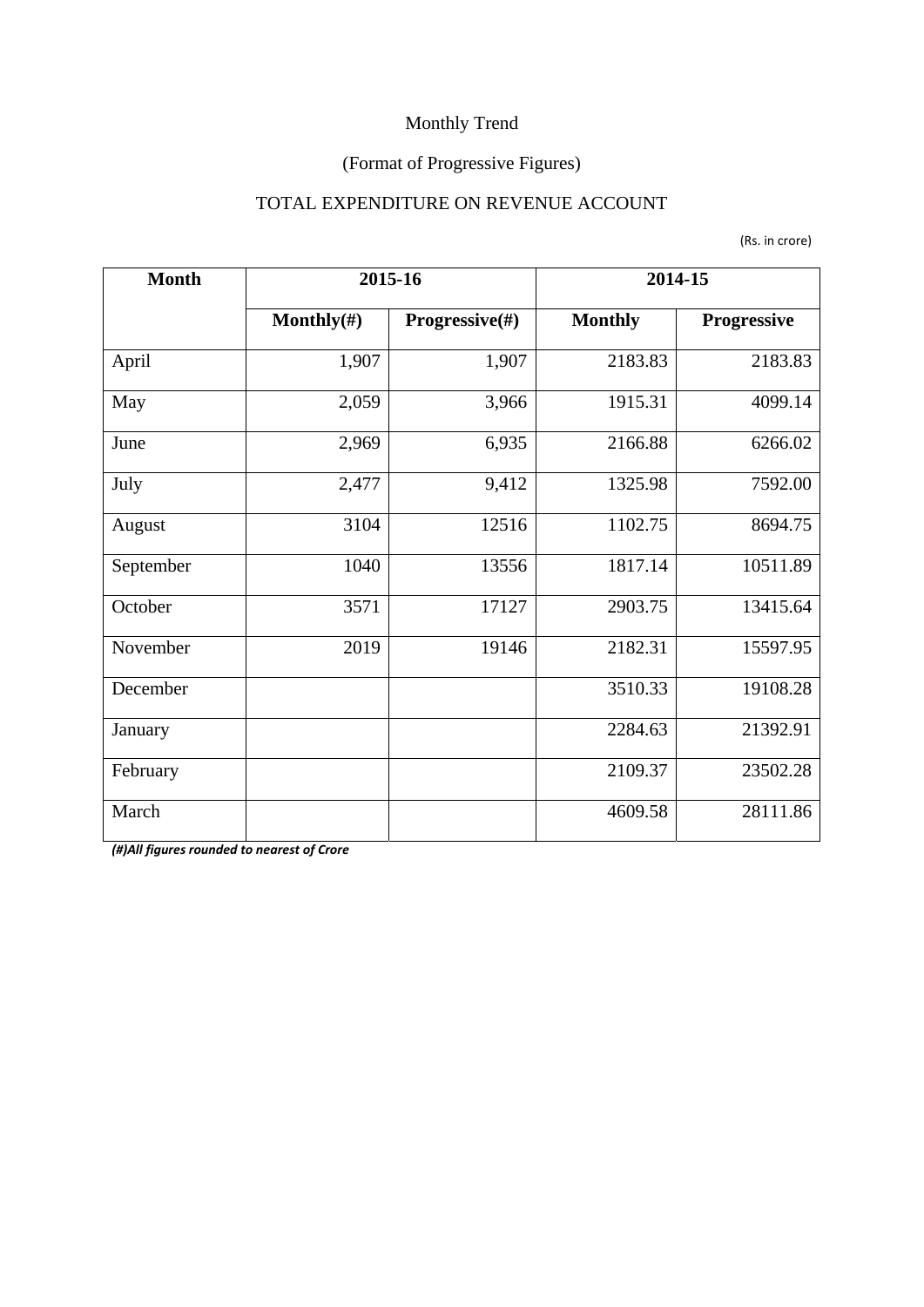## (Format of Progressive Figures)

#### TOTAL EXPENDITURE ON CAPITAL ACCOUNT

(Rs. in crore)

| <b>Month</b> | 2015-16        |                | 2014-15        |             |  |
|--------------|----------------|----------------|----------------|-------------|--|
|              | Monthly $(\#)$ | Progressive(#) | <b>Monthly</b> | Progressive |  |
| April        | 49             | 49             | 62.46          | 62.46       |  |
| May          | 25             | 74             | 28.57          | 91.03       |  |
| June         | 193            | 267            | 89.74          | 180.77      |  |
| July         | 171            | 438            | 118.88         | 299.65      |  |
| August       | 193            | 631            | 193.75         | 493.40      |  |
| September    | 287            | 918            | 149.47         | 642.87      |  |
| October      | 477            | 1395           | 347.38         | 990.25      |  |
| November     | 515            | 1910           | 132.50         | 1122.75     |  |
| December     |                |                | 569.28         | 1692.03     |  |
| January      |                |                | 278.96         | 1970.99     |  |
| February     |                |                | 347.65         | 2318.64     |  |
| March        |                |                | 2582.61        | 4901.25     |  |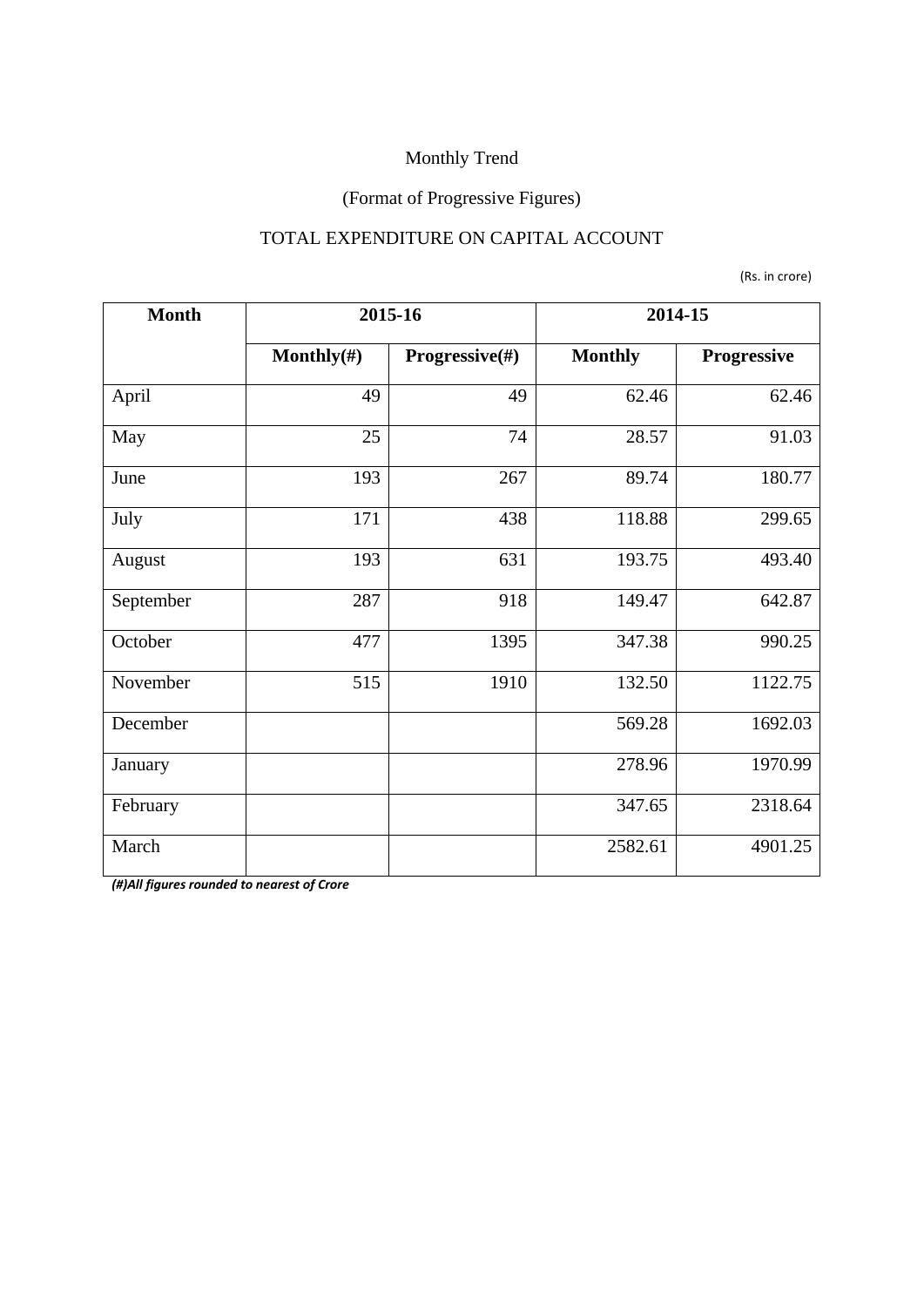## (Format of Progressive Figures)

#### LOANS AND ADVANCES DISBURSED

(Rs. in crore)

| <b>Month</b> | 2015-16                  |                          | 2014-15                  |             |  |
|--------------|--------------------------|--------------------------|--------------------------|-------------|--|
|              | Monthly $(\#)$           | Progressive(#)           | <b>Monthly</b>           | Progressive |  |
| April        | $\qquad \qquad -$        |                          | $\overline{\phantom{0}}$ |             |  |
| May          | $\overline{\phantom{a}}$ | $\overline{\phantom{a}}$ | $\overline{\phantom{0}}$ |             |  |
| June         | $\qquad \qquad -$        |                          | 05.16                    | 05.16       |  |
| July         | 04                       | 04                       | $\overline{\phantom{0}}$ | 05.16       |  |
| August       | 06                       | 10                       | $\overline{\phantom{a}}$ | 05.16       |  |
| September    | 08                       | 18                       | -                        | 05.16       |  |
| October      | $\overline{\phantom{a}}$ | 18                       | 24.96                    | 30.12       |  |
| November     | 20                       | 38                       | 02.66                    | 32.78       |  |
| December     |                          |                          | 19.98                    | 52.76       |  |
| January      |                          |                          | 0.77                     | 53.53       |  |
| February     |                          |                          | 23.98                    | 77.51       |  |
| March        |                          |                          | 9.29                     | 86.80       |  |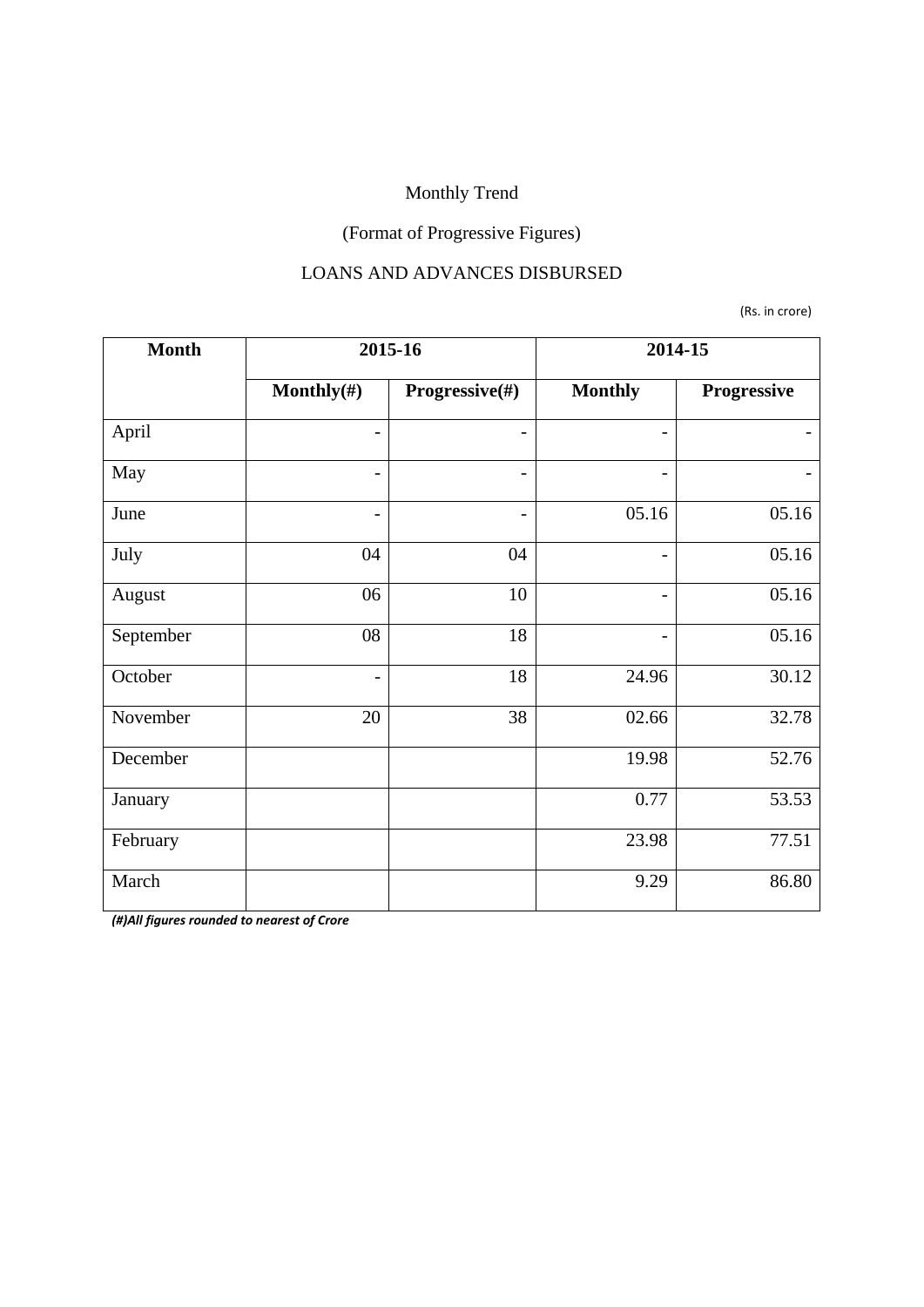## (Format of Progressive Figures)

#### REVENUE SURPLUS

(Rs. in crore)

| <b>Month</b> | 2015-16        |                | 2014-15        |              |  |
|--------------|----------------|----------------|----------------|--------------|--|
|              | Monthly $(\#)$ | Progressive(#) | <b>Monthly</b> | Progressive  |  |
| April        | $(-)857$       | $(-)857$       | $(-)1101.27$   | $(-)1101.27$ |  |
| May          | $(-)1,589$     | $(-)2,446$     | $(-)913.76$    | $(-)2015.03$ |  |
| June         | 3,167          | 721            | 237.19         | $(-)1777.84$ |  |
| July         | 1,507          | 2,228          | $(-)436.92$    | $(-)2214.76$ |  |
| August       | $(-)2588$      | $(-)360$       | 1038.26        | $(-)1176.50$ |  |
| September    | $(-)870$       | $(-)1230$      | 210.43         | $(-)966.07$  |  |
| October      | 576            | $(-)654$       | $(-)502.19$    | $(-)1468.26$ |  |
| November     | 123            | $(-)531$       | 2161.96        | 693.70       |  |
| December     |                |                | $(-)564.34$    | 129.36       |  |
| January      |                |                | 981.33         | 1110.69      |  |
| February     |                |                |                | 2190.64      |  |
|              |                |                | 1079.95        |              |  |
| March        |                |                | $(-)1415.09$   | 775.55       |  |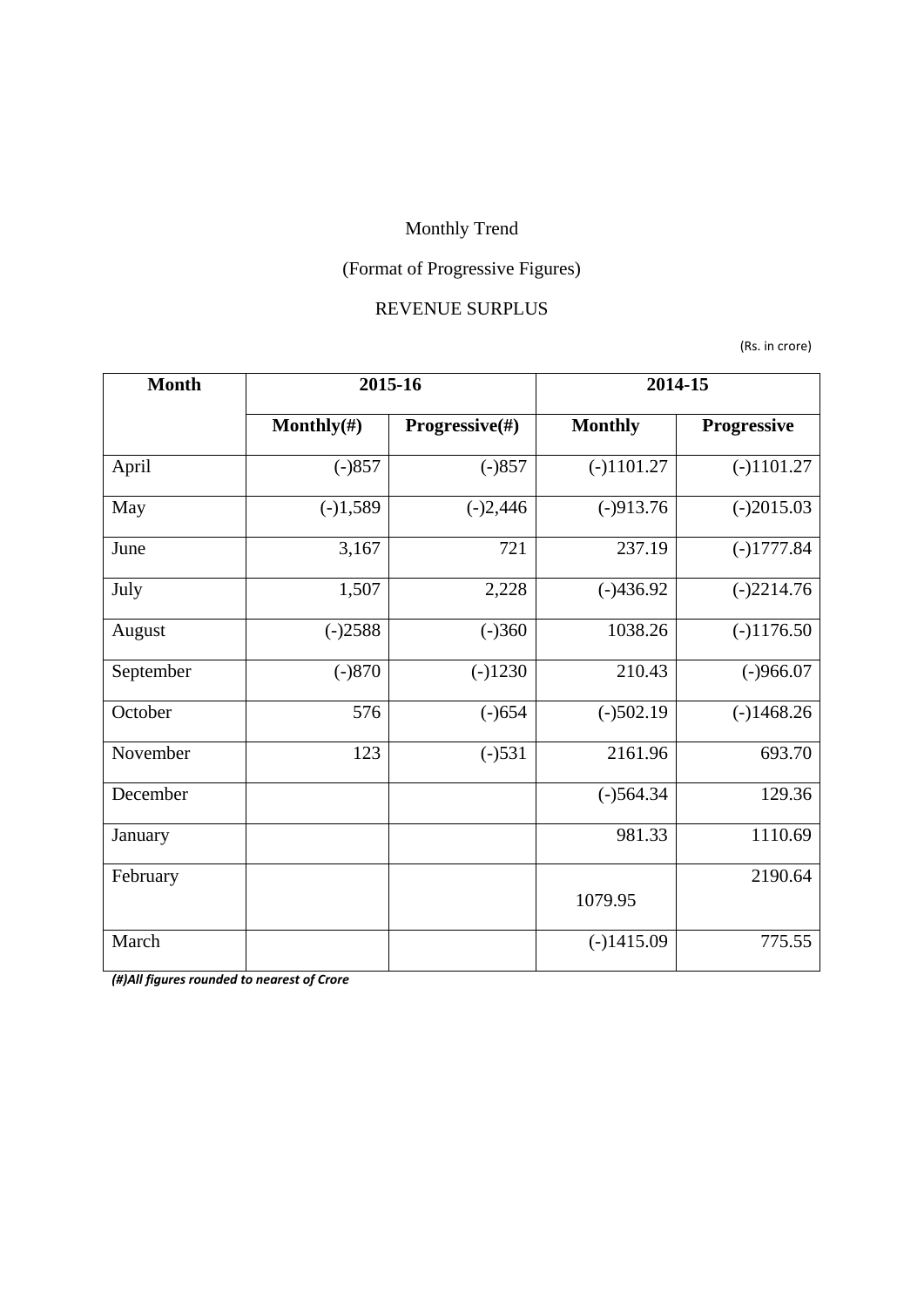# (Format of Progressive Figures)

#### FISCAL DEFICIT

(Rs. in crore)

| <b>Month</b> | 2015-16        |                | 2014-15        |                    |  |
|--------------|----------------|----------------|----------------|--------------------|--|
|              | Monthly $(\#)$ | Progressive(#) | <b>Monthly</b> | <b>Progressive</b> |  |
| April        | 906            | 906            | 1163.57        | 1163.57            |  |
| May          | 1,614          | 2,520          | 942.20         | 2105.77            |  |
| June         | $(-)2066$      | 454            | $(-)142.36$    | 1963.41            |  |
| July         | 1332           | 1786           | 555.77         | 2519.18            |  |
| August       | $(-)786$       | 1000           | $(-)844.60$    | 1674.58            |  |
| September    | 1164           | 2164           | $(-)61.10$     | 1613.48            |  |
| October      | $(-100)$       | 2064           | 874.43         | 2487.91            |  |
| November     | 412            | 2476           | $(-)2026.85$   | 461.06             |  |
| December     |                |                | 1152.03        | 1613.09            |  |
| January      |                |                | $(-)701.72$    | 911.37             |  |
| February     |                |                | $(-)708.46$    | 202.91             |  |
| March        |                |                | 4006.90        | 4209.81            |  |